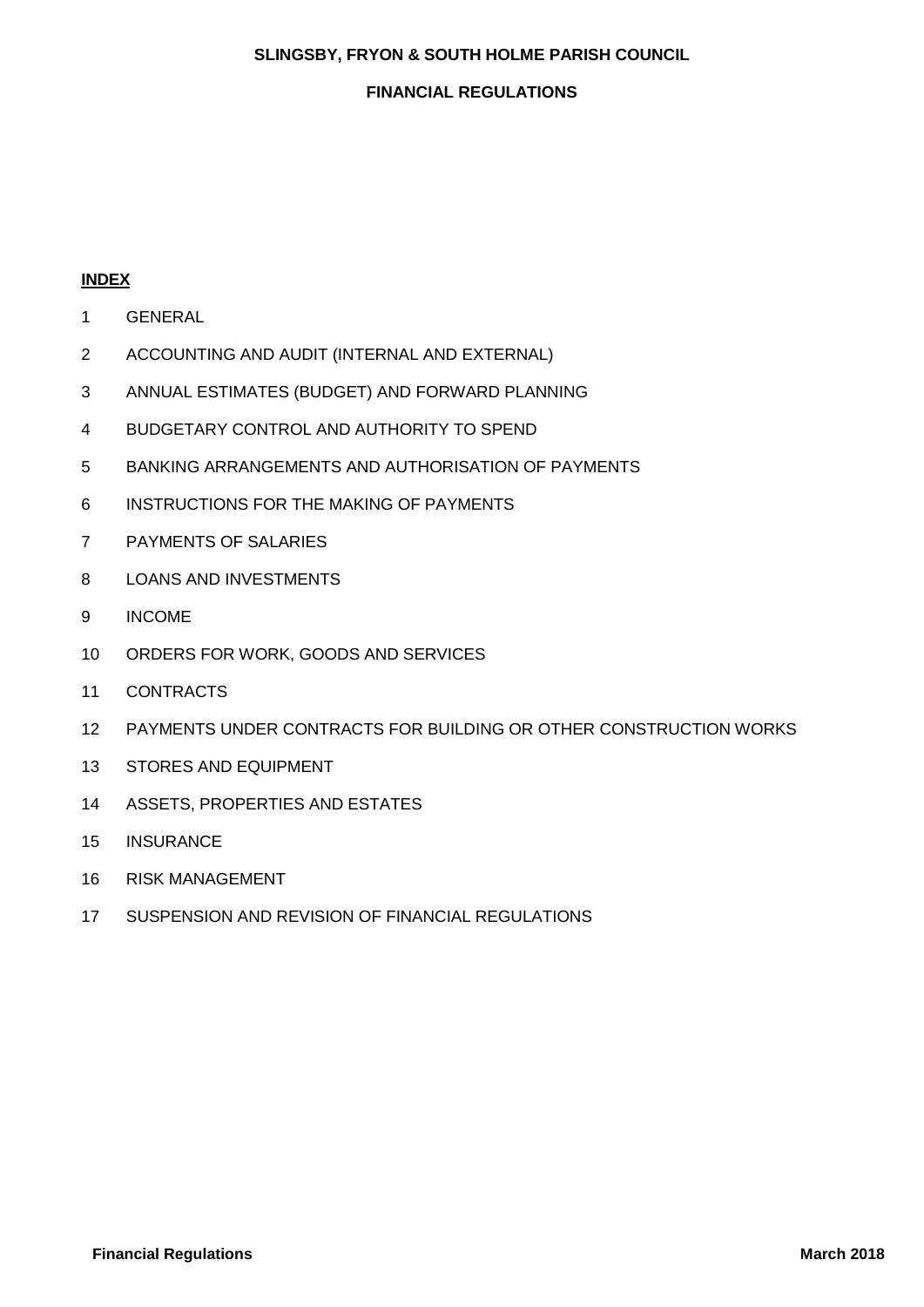These Financial Regulations were adopted by Slingsby, Fryton & South Holme Parish Council Meeting held on 26th March 2018.

# **1 GENERAL**

- 1.1 These Financial Regulations govern the conduct of financial management by the Council and may only be amended or varied by resolution of the Council. Financial regulations are one of the Council's three governing policy documents providing procedural guidance for members and officers. Financial regulations must be observed in conjunction with the Council's Standing Orders and any individual Financial Regulations relating to contracts.
- 1.2 The Council is responsible in law for ensuring that its financial management is adequate and effective and that the Council has a sound system of internal control which facilitates the effective exercise of the Council's functions, including arrangements for the management of risk.
- 1.3 The Council's accounting control systems must include measures:
	- for the timely production of accounts;
	- that provide for the safe and efficient safeguarding of public money;
	- to prevent and detect inaccuracy and fraud; and
	- identifying the duties of officers
- 1.4 These Financial Regulations demonstrate how the Council meets these responsibilities and requirements.
- 1.5 At least once a year, prior to approving the Annual Governance Statement, the Council must review the effectiveness of its system of internal control which shall be in accordance with proper practices.
- 1.6 Deliberate or wilful breach of these Regulations by an employee may give rise to disciplinary proceedings.
- 1.7 Members of the Council are expected to follow the instructions within these Regulations and not to entice employees to breach them. Failure to follow instructions within these Regulations brings the office of Councillor into disrepute.
- 1.8 The Responsible Financial Officer (RFO) holds a statutory office to be appointed by the Council. The Clerk is the appointed RFO for this Council and these regulations will apply accordingly.
- 1.9 The RFO;
	- acts under the policy direction of the Council;
	- administers the Council's financial affairs in accordance with all Acts, Regulations and proper practices;
	- determines on behalf of the Council its accounting records and accounting control systems;
	- ensures the accounting control systems are observed;
	- maintains the accounting records of the Council up to date in accordance with proper practices;
	- assists the Council to secure economy, efficiency and effectiveness in the use of its resources; and
	- produces financial management information as required by the Council.
- 1.10 The accounting records determined by the RFO shall be sufficient to show and explain the Council's transactions and to enable the RFO to ensure that any income and expenditure account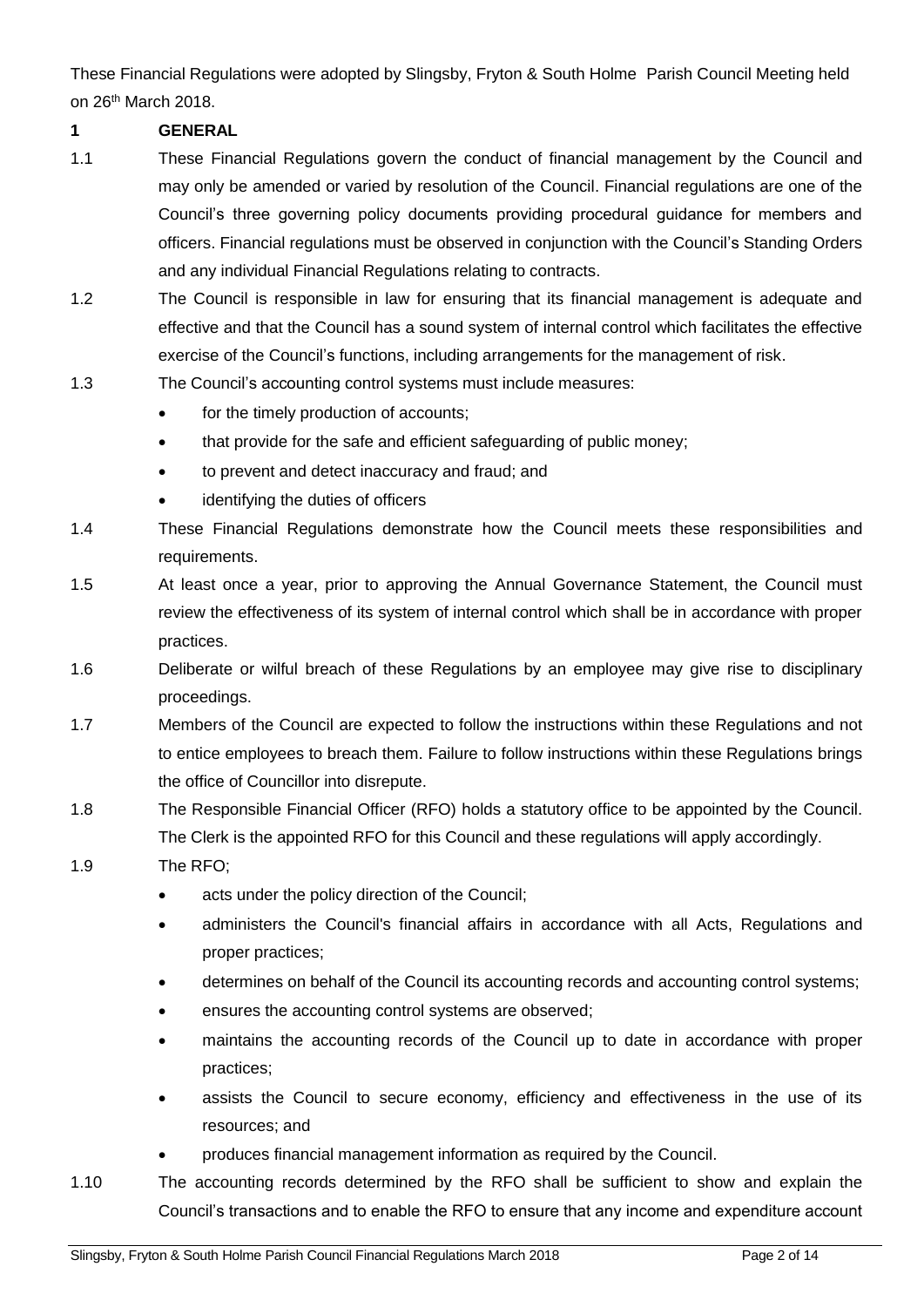and statement of balances, or record of receipts and payments and additional information, as the case may be, or management information prepared for the Council from time to time comply with the Accounts and Audit Regulations.

- 1.11 The accounting records determined by the RFO shall in particular contain:
	- entries from day to day of all sums of money received and expended by the Council and the matters to which the income and expenditure or receipts and payments account relate;
	- a record of the assets and liabilities of the Council; and
	- wherever relevant, a record of the Council's income and expenditure in relation to claims made, or to be made, for any contribution, grant or subsidy.
- 1.12 The accounting control systems determined by the RFO shall include:
	- procedures to ensure that the financial transactions of the Council are recorded as soon as reasonably practicable and as accurately as possible;
	- procedures to enable the prevention and detection of inaccuracies and fraud and the ability to reconstruct any lost records;
	- identification of the duties of officers dealing with financial transactions and division of responsibilities of those officers in relation to significant transactions;
	- procedures to ensure that uncollectable amounts, including any bad debts are not submitted to the Council for approval to be written off except with the approval of the RFO and that the approvals are shown in the accounting records; and
	- measures to ensure that risk is properly managed.

1.13 The Council is not empowered by these Regulations or otherwise to delegate certain specified decisions. In particular any decision regarding:

- setting the final budget or the precept (Council tax requirement);
- approving accounting statements;
- approving an annual governance statement;
- borrowing;
- writing off bad debts;
- declaring eligibility for the General Power of Competence; and
- addressing recommendations in any report from the internal or external auditors, shall be a matter for the full Council only.
- 1.14 In addition, the Council must:
	- determine and keep under regular review the bank mandate for all Council bank accounts;
	- approve any grant or a single commitment in excess of £500, and
	- in respect of the annual salary for any employee have regard to recommendations about annual salaries of employees made by the Council.
- 1.15 In these Financial Regulations, references to the Accounts and Audit Regulations or 'the regulations' shall mean the regulations issued under the provisions of section 27 of the Audit Commission Act 1998, or any superseding legislation, and then in force unless otherwise specified.

In these Financial Regulations, the term 'proper practice' or 'proper practices' shall refer to guidance issued in Governance and Accountability for Local Councils - a Practitioners' Guide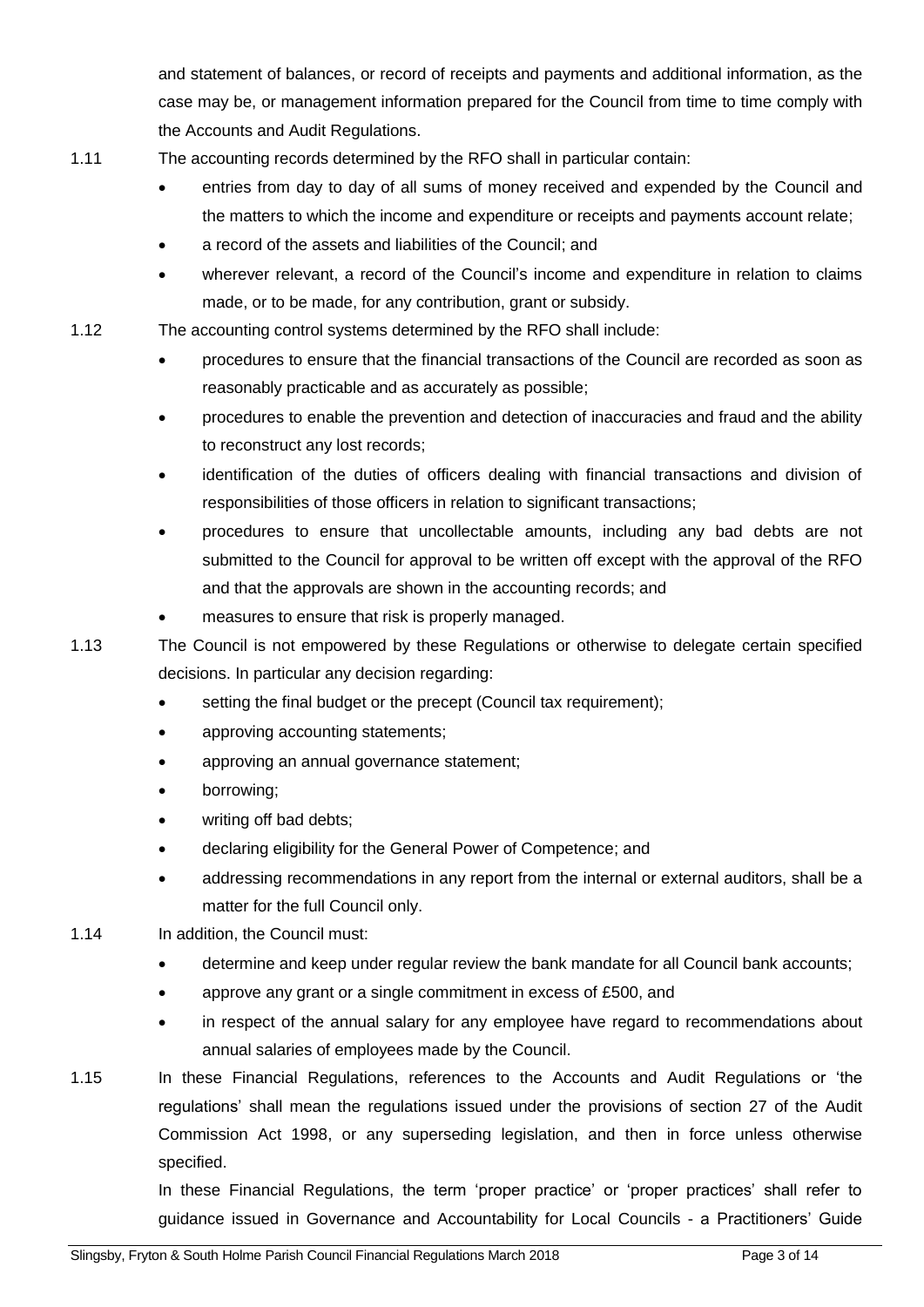(England) issued by the Joint Practitioners Advisory Group (JPAG), available from the websites of NALC and the Society for Local Council Clerks (SLCC).

- Regular back-up copies shall be made of all Town Council documents and records held on any computer, and shall be stored securely away from the computer in question, and preferably off site.
- The Council, and any members using computers for the Council's financial business, shall ensure that anti-virus, anti-spyware and firewall software with automatic updates, together with a high level of security, is used.

## **2 ACCOUNTING AND AUDIT (INTERNAL AND EXTERNAL)**

- 2.1 All accounting procedures and financial records of the Council shall be determined by the RFO in accordance with the Accounts and Audit Regulations, appropriate guidance and proper practices.
- 2.2 On a regular basis, at least once in each quarter, and at each financial year end, a member other than the Chairman or a cheque signatory shall be appointed to verify bank reconciliations produced by the RFO. The member shall sign the reconciliations and the original bank statements (or similar document) as evidence of verification. This activity shall on conclusion be reported, including any exceptions, to and noted by the Council.
- 2.3 The RFO shall complete the annual statement of accounts, annual report, and any related documents of the Council contained in the Annual Return (as specified in proper practices) as soon as practicable after the end of the financial year and having certified the accounts shall submit them and report thereon to the Council within the timescales set by the Accounts and Audit Regulations.
- 2.4 The Council shall ensure that there is an adequate and effective system of internal audit of its accounting records, and of its system of internal control in accordance with proper practices. Any officer or member of the Council shall make available such documents and records as appear to the Council to be necessary for the purpose of the audit and shall, as directed by the Council, supply the RFO, internal auditor, or external auditor with such information and explanation as the Council considers necessary for that purpose.
- 2.5 The internal auditor shall be appointed by and shall carry out the work in relation to internal controls required by the Council in accordance with proper practices.
- 2.6 The internal auditor shall:
	- Be competent and independent of the financial operations of the Council;
	- Report to the Council in writing, or in person, on a regular basis with a minimum of one annual written report during each financial year;
	- To demonstrate competence, objectivity and independence, be free from any actual or perceived conflicts of interest, including those arising from family relationships; and
	- Have no involvement in the financial decision making, management or control of the Council.
- 2.7 Internal or external auditors may not under any circumstances:
	- Perform any operational duties for the Council:
	- Initiate or approve accounting transactions; or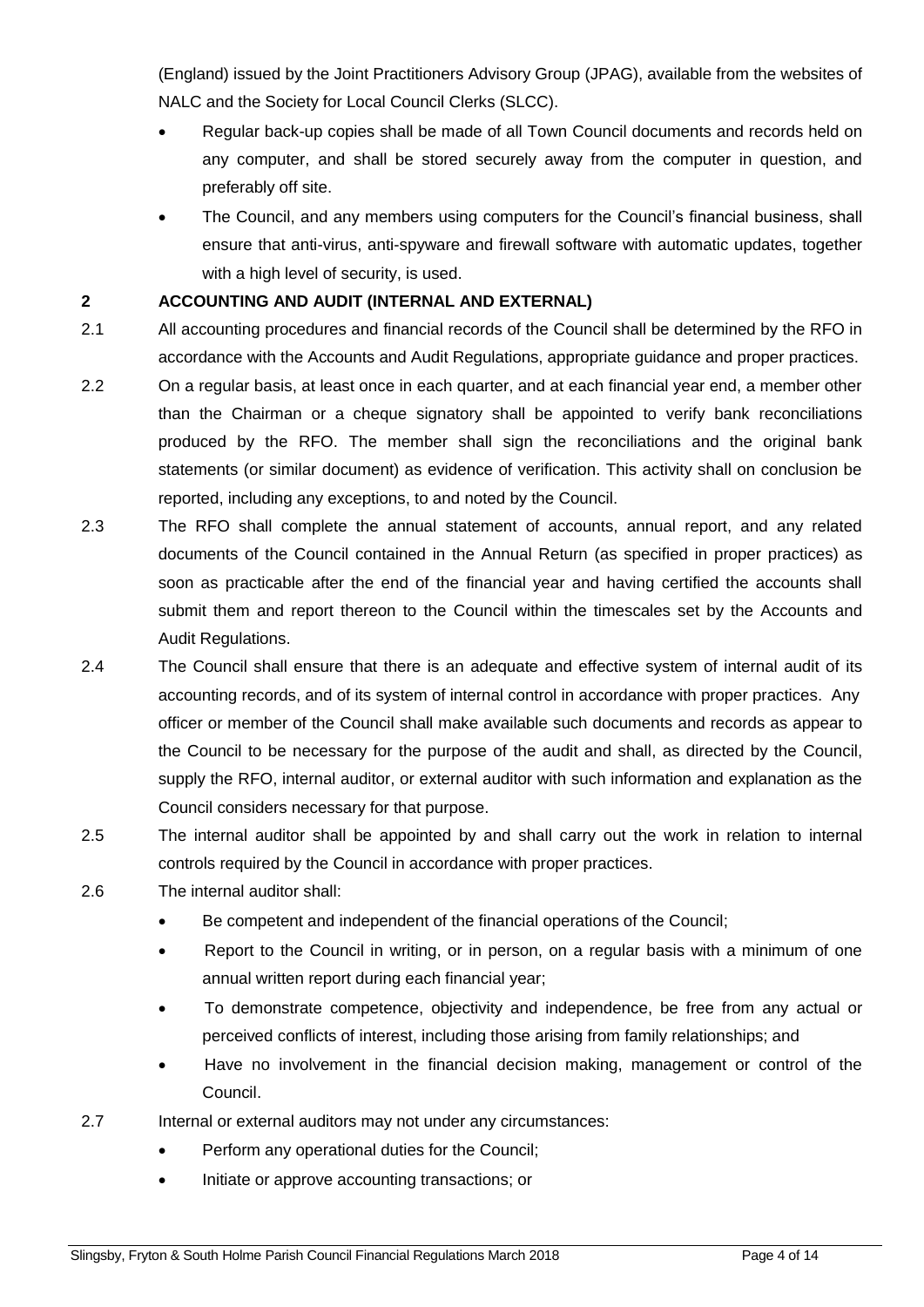- Direct the activities of any Council employee, except to the extent that such employees have been appropriately assigned to assist the internal auditor.
- 2.8 For the avoidance of doubt, in relation to internal audit the terms 'independent' and 'independence' shall have the same meaning as is described in proper practices.
- 2.9 The RFO shall make arrangements for the exercise of electors' rights in relation to the accounts including the opportunity to inspect the accounts, books, and vouchers and display or publish any notices and statements of account required by Audit Commission Act 1998, or any superseding legislation, and the Accounts and Audit Regulations.
- 2.10 The RFO shall, without undue delay, bring to the attention of all Councillors any correspondence or report from internal or external auditors.

## **3 ANNUAL ESTIMATES (BUDGET) AND FORWARD PLANNING**

- 3.1 The RFO shall review the Council's three year forecast of revenue and capital receipts and payments not later than the end of November each year including any proposals for revising the forecast.
- 3.2 The RFO must each year, by no later than November, prepare detailed estimates of all receipts and payments including the use of reserves and all sources of funding for the following financial year in the form of a budget to be considered by the Council.
- 3.3 The Council shall consider annual budget proposals in relation to the Council's three year forecast of revenue and capital receipts and payments including recommendations for the use of reserves and sources of funding and update the forecast accordingly.
- 3.4 The Council shall fix the precept and relevant basic amount of Council tax to be levied for the ensuing financial year not later than by the end of January each year. The RFO shall issue the precept to the billing authority and shall supply each member with a copy of the approved annual budget.
- 3.5 The approved annual budget shall form the basis of financial control for the ensuing year.

# 4 **BUDGETARY CONTROL AND AUTHORITY TO SPEND**

4.1 Expenditure on revenue items may be authorised up to the amounts included for that class of expenditure in the approved budget. The RFO, in conjunction with the Chairman be authorised to approve urgent payment for any items below £500.

Contracts may not be disaggregated to avoid controls imposed by these regulations.

- 4.2 No expenditure may be authorised that will exceed the amount provided in the revenue budget for that head of expenditure other than by resolution of the Council. During the budget year and with the approval of the Council having considered fully the implications for public services, unspent and available amounts may be moved to other budget headings or to an earmarked reserve as appropriate ('virement').
- 4.3 Unspent provisions in the revenue or capital budgets for completed projects shall not be carried forward to a subsequent year.
- 4.4 The salary budgets are to be reviewed at least annually by Council for the following financial year and such review shall be evidenced by a hard copy schedule signed by the RFO and Chairman. The RFO will inform the Council and committees of any changes impacting on their budget requirement for the coming year in good time.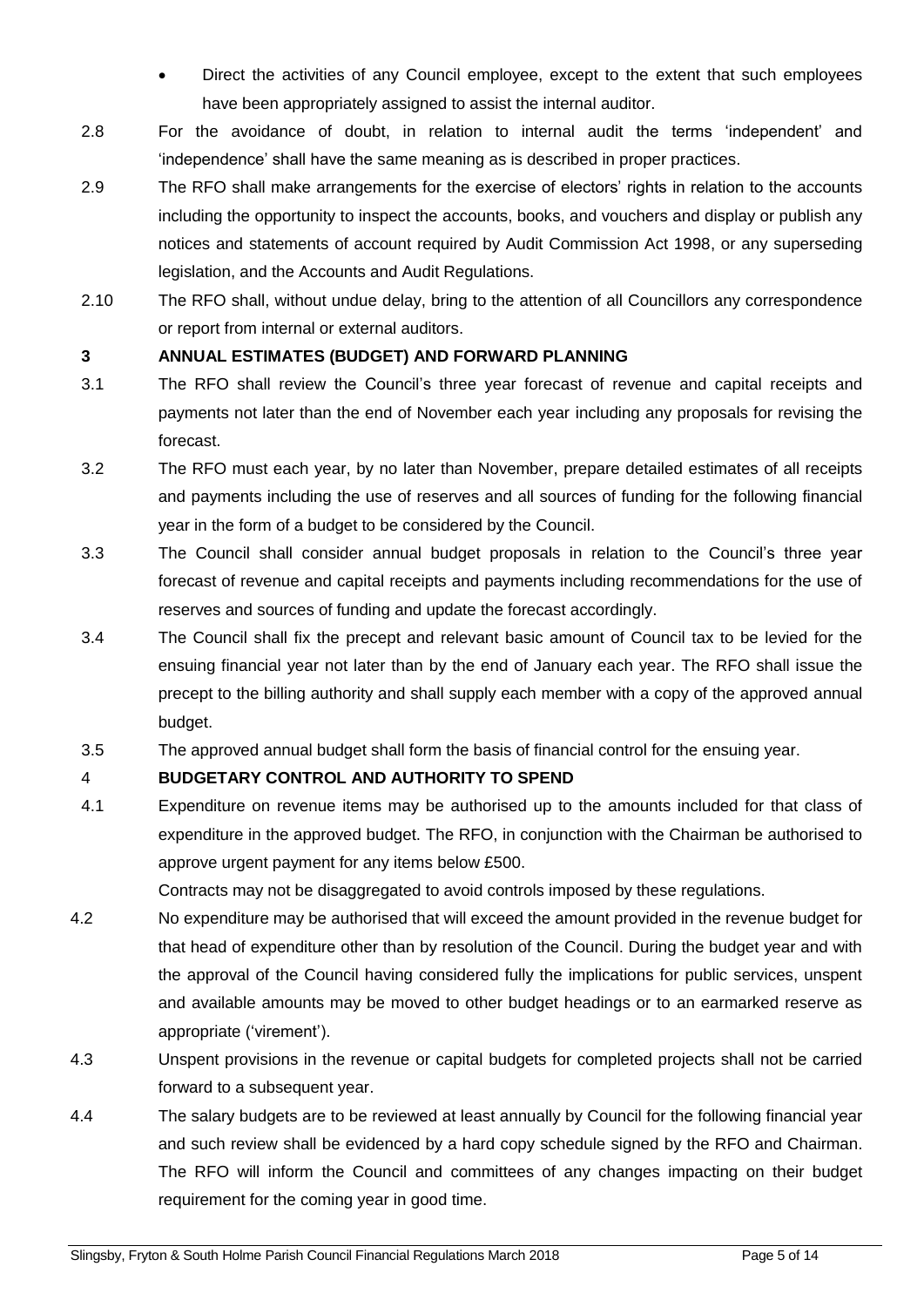- 4.5 In cases of extreme risk to the delivery of Council services, the RFO may authorise revenue expenditure which in the RFO's judgement it is necessary to carry out. Such expenditure may include repair, replacement or other work, whether or not there is any budgetary provision for the expenditure on behalf of the Council.
- 4.6 No expenditure shall be authorised in relation to any capital project and no contract entered into or tender accepted involving capital expenditure unless the Council is satisfied that the necessary funds are available and the requisite borrowing approval has been obtained.
- 4.7 All capital works shall be administered in accordance with the Council's Standing Orders and Financial Regulations relating to contracts.
- 4.8 The RFO shall quarterly provide the Council with a statement of receipts and payments to date under each budget head, comparing actual expenditure to the appropriate date against that planned as shown in the budget. These statements are to be prepared at least at the end of each financial quarter and shall show explanations of material variances. For this purpose "material" shall be in excess of £100 or 15% of the budget.
- 4.9 Changes in earmarked reserves shall be approved by the Council as part of the budgetary control process.

## **5. BANKING ARRANGEMENTS AND AUTHORISATION OF PAYMENTS**

- 5.1 The Council's banking arrangements, including the bank mandate, shall be made by the RFO and approved by the Council. Banking arrangements may not be delegated to a committee. They shall be regularly reviewed for safety and efficiency. The Council shall seek credit references in respect of members or employees who act as signatories.
- 5.2 The RFO shall prepare a schedule of payments requiring authorisation, forming part of the Agenda for the Meeting and, together with the relevant invoices, present the schedule to the Council or delegated committee. The Council shall review the schedule for compliance and, having satisfied itself shall authorise payment by a resolution of the Council. The approved schedule shall be ruled off and initialled by the Chairman of the Council. A detailed list of all payments shall be disclosed within or as an attachment to the minutes of the meeting at which payment was authorised. Personal payments (including salaries, wages, expenses and any payment made in relation to the termination of a contract of employment) may be summarised to remove public access to any personal information.
- 5.3 All invoices for payment shall be examined, verified and certified by the RFO to confirm that the work, goods or services to which each invoice relates has been received, carried out, examined and represents expenditure previously approved by the Council.
- 5.4 The RFO shall examine invoices for arithmetical accuracy and allocate them to the appropriate expenditure head. The RFO shall take all steps to pay all invoices submitted, and which are in order, at the next available Council meeting.
- 5.5 The RFO shall have delegated authority to authorise the payment of items only in the following circumstances:
	- (a) If a payment is necessary to avoid a charge to interest under the Late Payment of Commercial Debts (Interest) Act 1998, and the due date for payment is before the next scheduled Meeting of the Council, where the RFO certify that there is no dispute or other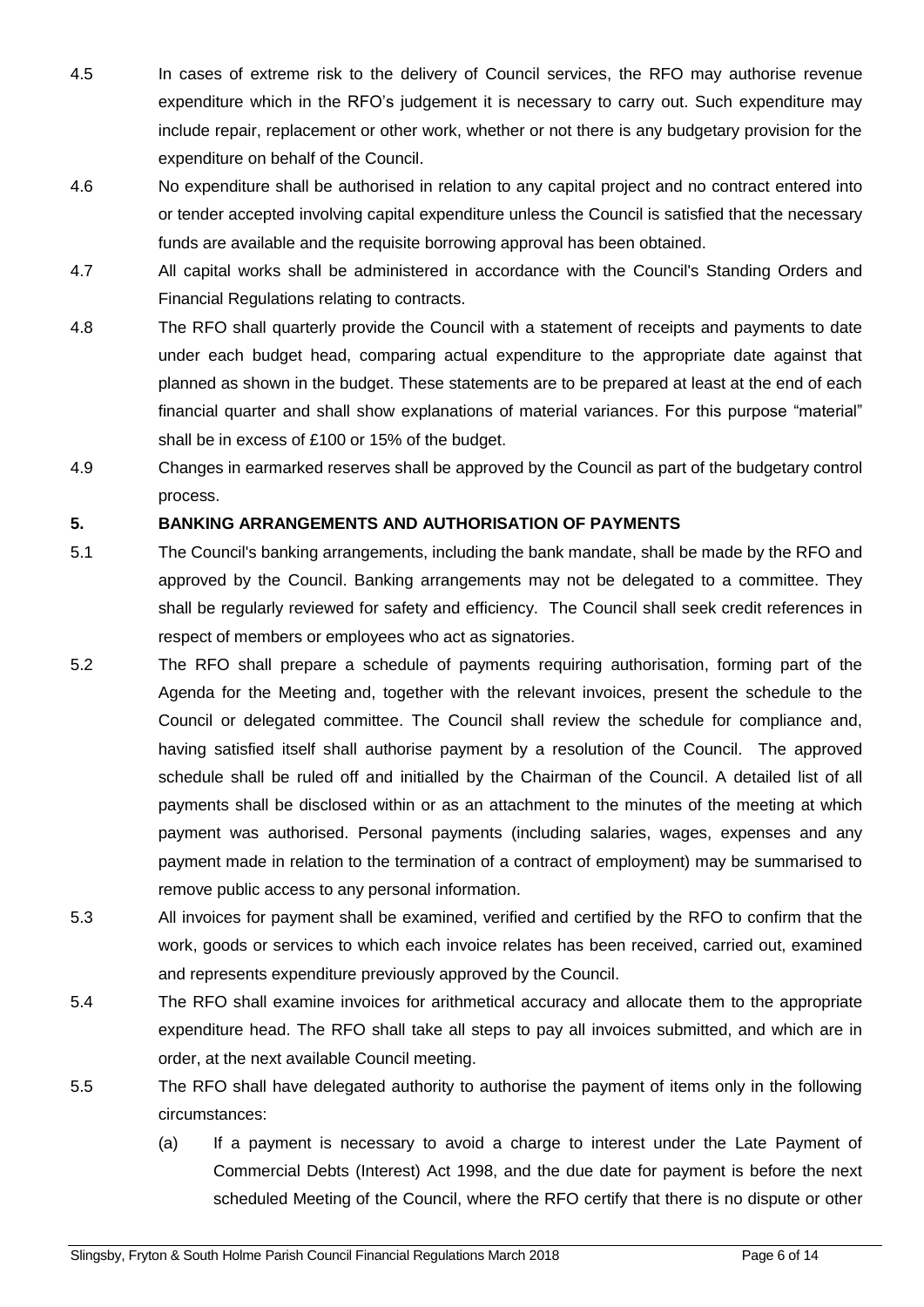reason to delay payment, provided that a list of such payments shall be submitted to the next meeting of the Council;

- (b) An expenditure item authorised under 5.6 below (continuing contracts and obligations) provided that a list of such payments shall be submitted to the next meeting of the Council; or
- (c) Fund transfers within the Council's banking arrangements.
- 5.6 For each financial year the RFO shall draw up a list of due payments which arise on a regular basis as the result of a continuing contract, statutory duty, or obligation (such as but not exclusively) Salaries, PAYE and NI, Superannuation Fund and regular maintenance contracts and the like for which the Council may authorise payment for the year provided that the requirements of regulation 4.1 (Budgetary Controls) are adhered to, and that a list of such payments shall be submitted to the next meeting of the Council.
- 5.7 Members are subject to the Code of Conduct that has been adopted by the Council and shall comply with the Code and Standing Orders when a decision to authorise or instruct payment is made in respect of a matter in which they have a disclosable pecuniary or other interest, unless a dispensation has been granted.
- 5.8 The Council will aim to rotate the duties of members in these Regulations so that onerous duties are shared out as evenly as possible over time.
- 5.9 Any changes in the recorded details of suppliers, such as bank account records, shall be approved in writing by a Member.

## **6 INSTRUCTIONS FOR THE MAKING OF PAYMENTS**

- 6.1 The Council will make safe and efficient arrangements for the making of its payments.
- 6.2 Following authorisation under Financial Regulation 5 above, the Council, a duly delegated committee or, if so delegated, the RFO shall give instruction that a payment shall be made.
- 6.3 All payments shall be effected by instructions to the Council's bankers, or otherwise, in accordance with a resolution of the Council.
- 6.4 Cheques or orders for payment drawn on the bank account in accordance with the schedule as presented to the Council or committee shall be signed by two members of the Council, and countersigned by the RFO, in accordance with a resolution instructing that payment. A member who is a bank signatory, having a connection by virtue of family or business relationships with the beneficiary of a payment, should not, under normal circumstances, be a signatory to the payment in question.
- 6.5 To indicate agreement of the details shown on the cheque or order for payment with the counterfoil and the invoice or similar documentation, the signatories shall each also initial the cheque counterfoil.
- 6.6 Cheques or orders for payment shall not normally be presented for signature other than at a Council meeting (including immediately before or after such a meeting). Any signatures obtained away from such meetings shall be reported to the Council at the next meeting.
- 6.7 If thought appropriate by the Council, payment for utility supplies (energy, telephone and water) and any National Non-Domestic Rates may be made by variable direct debit provided that the instructions are signed by two members and any payments are reported to the Council at the next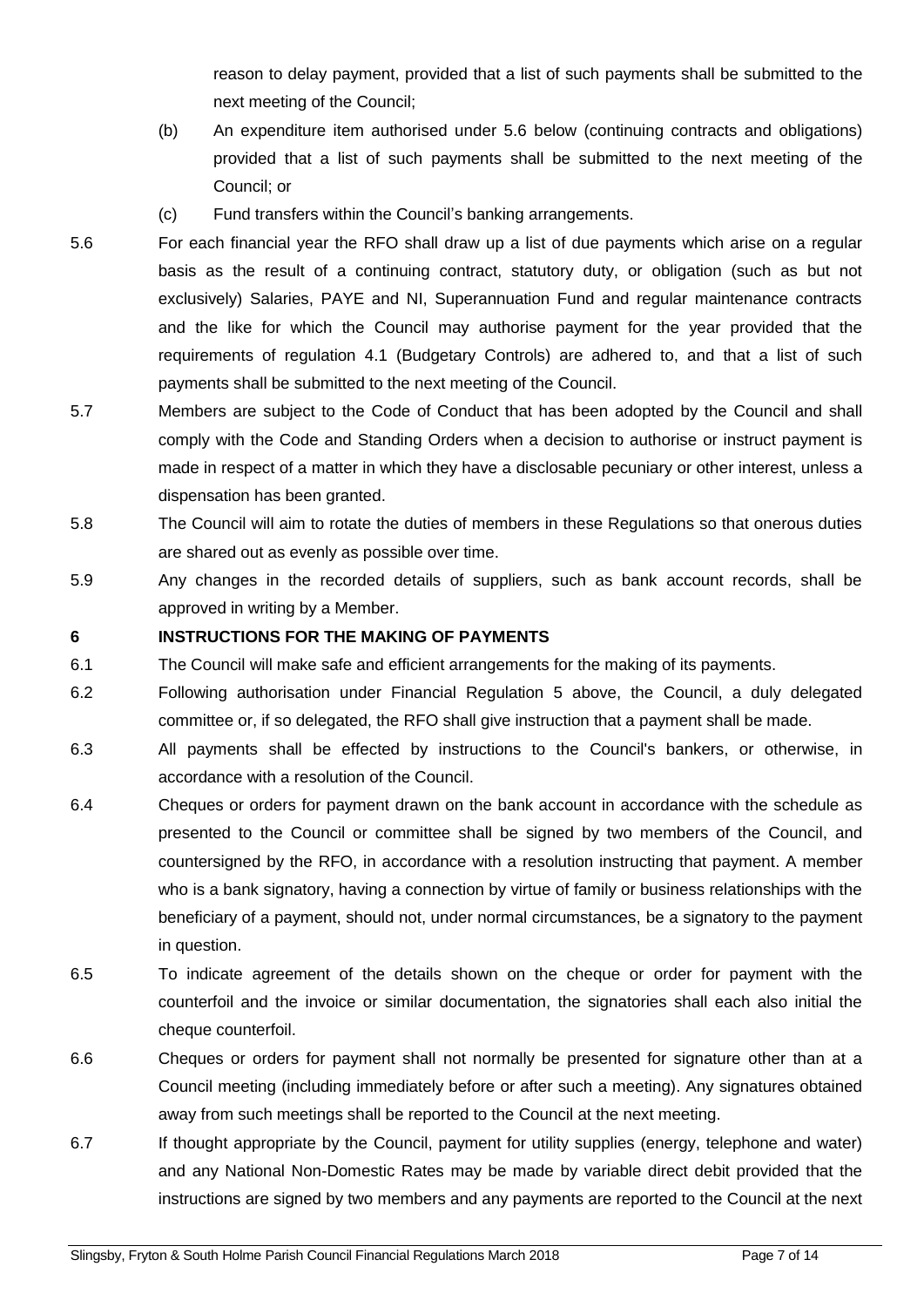meeting. The approval of the use of a variable direct debit shall be renewed by resolution of the Council at least every two years.

- 6.8 If thought appropriate by the Council, payment for certain items may be made by banker's standing order provided that the instructions are signed, or otherwise evidenced by two authorised bank account signatories and any payments are reported to the Council at the next meeting. Copies of the instructions will be retained. The approval of the use of a banker's standing order shall be renewed by resolution of the Council at least every two years.
- 6.9 If approved by the Council, payment for certain items may be made by BACS provided that the instructions for each payment are signed, or otherwise evidenced, by two authorised bank signatories, are retained and any payments are reported to the Council at the next meeting. The approval of the use of BACS shall be renewed by resolution of the Council at least every two years.
- 6.10 Where internet banking arrangements are made with any bank,

The RFO shall be appointed as the Service Administrator.

- The bank mandate approved by the Council shall authorise the RFO to make payments through Internet Banking.
- If thought appropriate by the Council, payment for approved items may be made by internet banking transfer provided that the instructions for each payment are signed, or otherwise evidenced, by two authorised bank signatories, are retained and any payments are reported to the Council at the next meeting.
- Access to any internet banking accounts will be directly to the access page (which may be saved under "favourites"), and not through a search engine or e-mail link.
- Remembered or saved passwords facilities must not be used on any computer used for Council banking work. Breach of this Regulation will be treated as a very serious matter under these regulations.
- Changes to account details for suppliers, which are used for internet banking may only be changed on written hard copy notification by the supplier and supported by hard copy authority for change signed by the RFO and a member. A programme of regular checks of standing data with suppliers will be followed.
- 6.11 Any Debit Card issued for use will be specifically restricted to the RFO and will also be restricted to a single transaction maximum value of £500 unless authorised by the Mayor or Deputy Mayor in writing before any order is placed.
- 6.12 Where a computer requires use of a personal identification number (PIN) or other password(s), for access to the Council's records on that computer, a note shall be made of the PIN and Passwords and shall be handed to and retained by the Chairman in a sealed dated envelope. This envelope may not be opened other than in the presence of two other Councillors. After the envelope has been opened, in any circumstances, the PIN and / or passwords shall be changed as soon as practicable. The fact that the sealed envelope has been opened, in whatever circumstances, shall be reported to all members immediately and formally to the next meeting of the Council. This will not be required for a member's personal computer used only for remote authorisation of bank payments.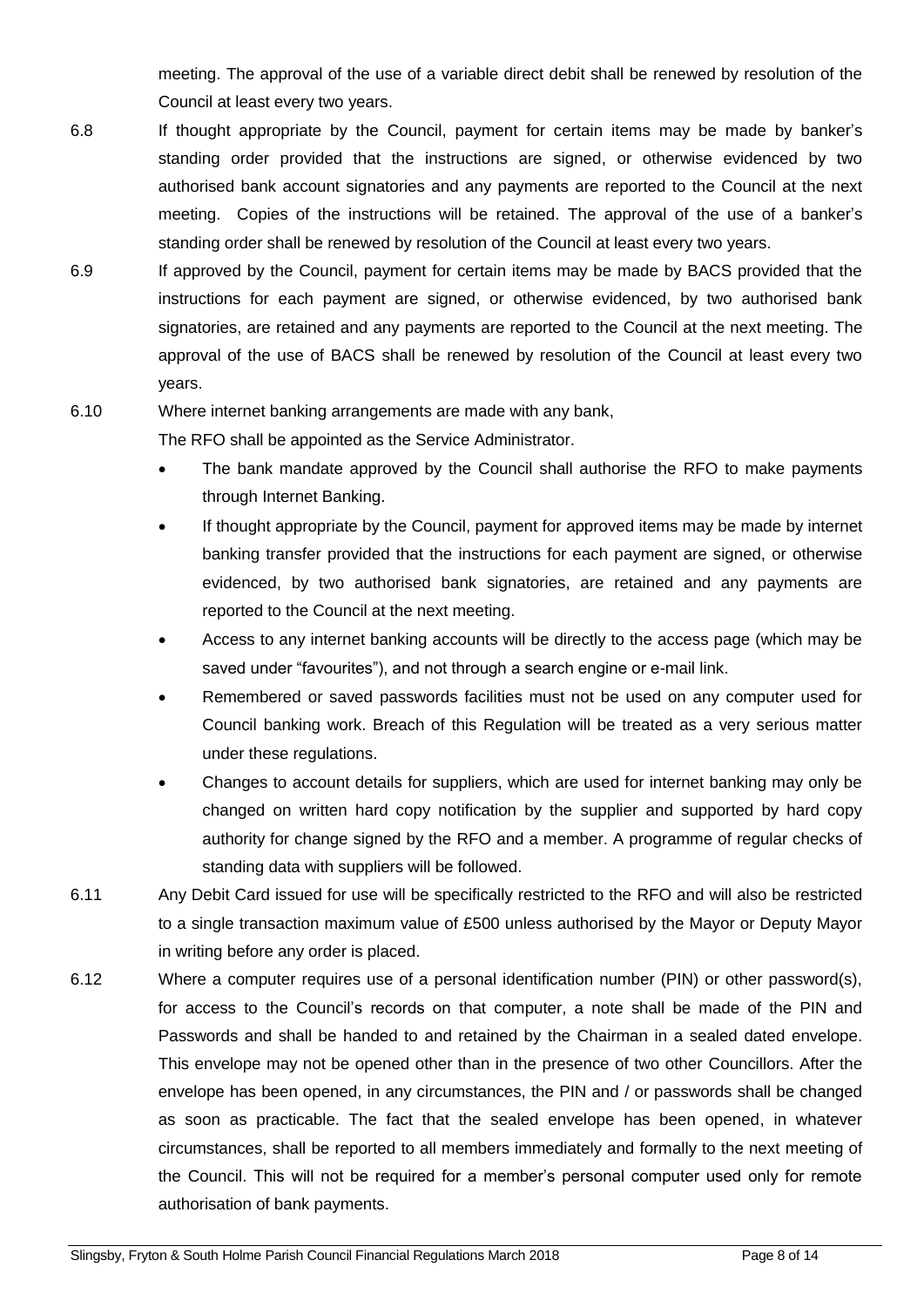- 6.13 No employee or Councillor shall disclose any PIN or password, relevant to the working of the Council or its bank accounts, to any person not authorised in writing by the Council.
- 6.14 Any corporate credit card or trade card account opened by the Council shall be subject to automatic payment in full at each month-end. Payments are to be reported for approval by Council at the next meeting. Personal credit or debit cards of members or staff shall not be used under any circumstances.
- 6.15 The Council will not maintain any form of cash float. All cash received must be banked intact. Any payments made in cash by the RFO (for example for postage or minor stationery items) shall be refunded on a regular basis, at least quarterly.

## **7 PAYMENT OF SALARIES**

- 7.1 As an employer, the Council shall make arrangements to meet fully the statutory requirements placed on all employers by PAYE, National Insurance and Pension legislation. The payment of all salaries shall be made in accordance with payroll records and the rules of PAYE and National Insurance currently operating, and salary rates shall be as agreed by Council.
- 7.2 Payment of salaries and payment of deductions from salary such as may be required to be made for tax, national insurance and pension contributions, or similar statutory or discretionary deductions must be made in accordance with the payroll records and on the appropriate dates stipulated in employment contracts or by legislation, provided that each payment is reported to the next Council meeting, as set out in these regulations above.
- 7.3 No changes shall be made to any employee's pay, emoluments, or terms and conditions of employment without the prior consent of the Council.
- 7.4 Each and every payment to employees of net salary and to the appropriate creditor of the statutory and discretionary deductions shall be recorded in a separate confidential record (confidential cash book). This confidential record is not open to inspection or review (under the Freedom of Information Act 2000 or otherwise) other than:
- 7.4.1 By any Councillor who can demonstrate a need to know;
- 7.4.2 By the internal auditor;
- 7.4.3 By the external auditor; or
- 7.4.4 By any person authorised under Audit Commission Act 1998, or any superseding legislation.
- 7.5 The total of such payments in each calendar month shall be reported with all other payments as may be required under these Financial Regulations, to ensure that only payments due for the period have actually been paid.
- 7.6 An effective system of personal performance management should be maintained for the senior officers.
- 7.7 Any termination payments shall be supported by a clear business case and reported to the Council. Termination payments shall only be authorised by the Council.
- 7.8 Before employing interim staff, the Council must consider a full business case.

## **8 LOANS AND INVESTMENTS**

8.1 All borrowings shall be effected in the name of the Council, after obtaining any necessary borrowing approval. Any application for borrowing approval shall be approved by the Council as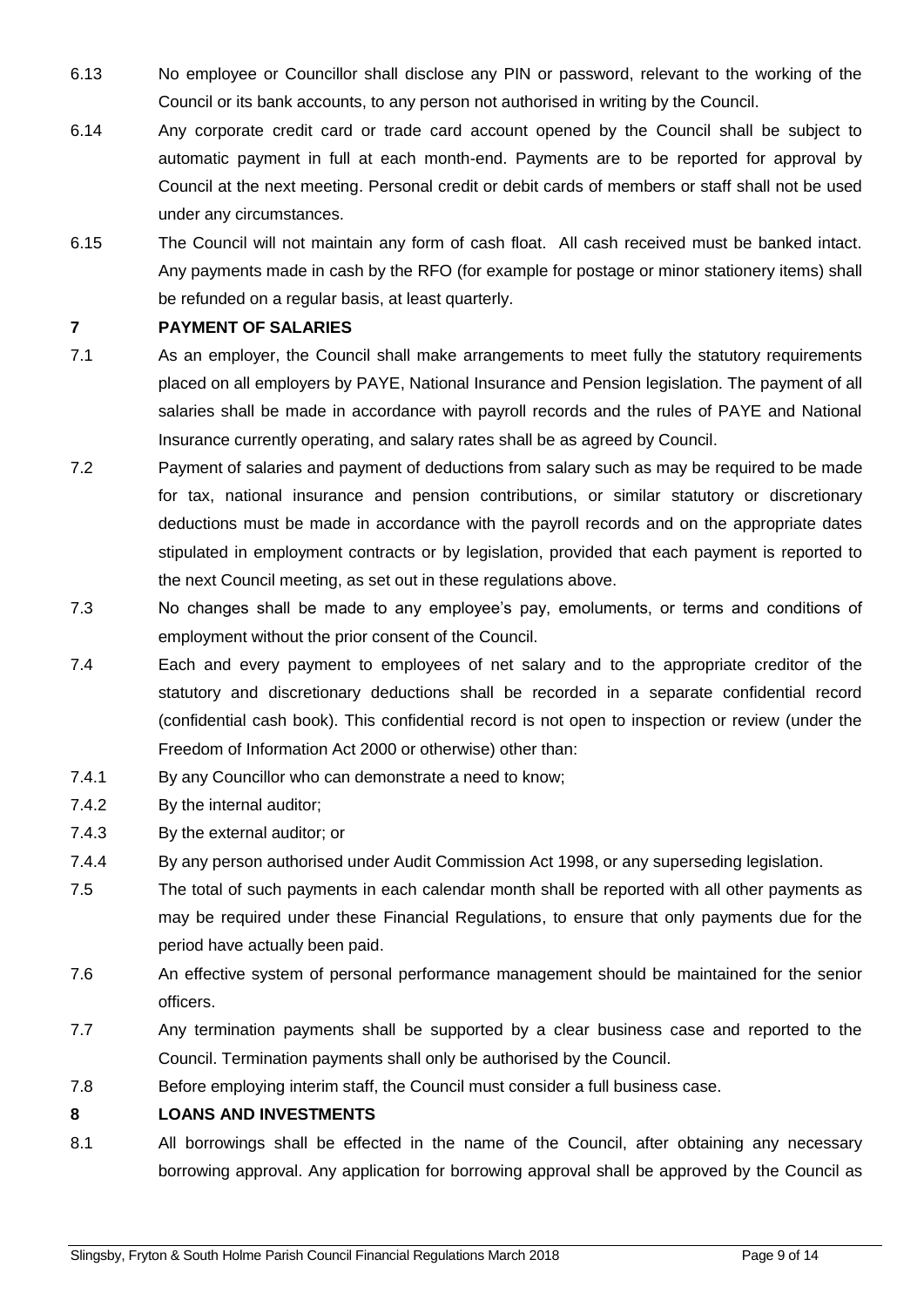to terms and purpose. The application for borrowing approval, and subsequent arrangements for the loan shall only be approved by full Council.

- 8.2 Any financial arrangement which does not require formal borrowing approval from the Secretary of State (such as Hire Purchase or Leasing of tangible assets) shall be subject to approval by the full Council. In each case a report in writing shall be provided to the Council in respect of value for money for the proposed transaction.
- 8.3 All loans and investments shall be negotiated in the name of the Council and shall be for a set period in accordance with Council policy.
- 8.4 The Council shall consider the need for an Investment Strategy and Policy which, if drawn up, shall be in accordance with relevant regulations, proper practices and guidance. Any Strategy and Policy shall be reviewed by the Council at least annually.
- 8.5 All investments of money under the control of the Council shall be in the name of the Council.
- 8.6 All investment certificates and other documents relating thereto shall be retained in the custody of the RFO.
- 8.7 Payments in respect of short term or long term investments, including transfers between bank accounts held in the same bank, or branch, shall be made in accordance with Regulation 5 (Authorisation of payments) and Regulation 6 (Instructions for payments).

## **9 INCOME**

- 9.1 The collection of all sums due to the Council shall be the responsibility of and under the supervision of the RFO.
- 9.2 Particulars of all charges to be made for work done, services rendered or goods supplied shall be agreed annually by the Council, notified to the RFO shall be responsible for the collection of all accounts due to the Council.
- 9.3 The Council will review all fees and charges at least annually, following a report of the RFO.
- 9.4 Any sums found to be irrecoverable and any bad debts shall be reported to the Council and shall be written off in the year.
- 9.5 All sums received on behalf of the Council shall be banked intact as directed by the RFO. In all cases, all receipts shall be deposited with the Council's bankers with such frequency as the RFO considers necessary.
- 9.6 The origin of each receipt shall be entered on the paying-in slip.
- 9.7 Personal cheques shall not be cashed out of money held on behalf of the Council.
- 9.8 The RFO shall promptly complete any VAT Return that is required. Any repayment claim due in accordance with VAT Act 1994 section 33 shall be made at least annually coinciding with the financial year end.
- 9.9 Where any significant sums of cash are regularly received by the Council, the RFO shall take such steps as are agreed by the Council to ensure that more than one person is present when the cash is counted in the first instance, that there is a reconciliation to some form of control such as ticket issues, and that appropriate care is taken in the security and safety of individuals banking such cash.

## **10 ORDERS FOR WORK, GOODS AND SERVICES**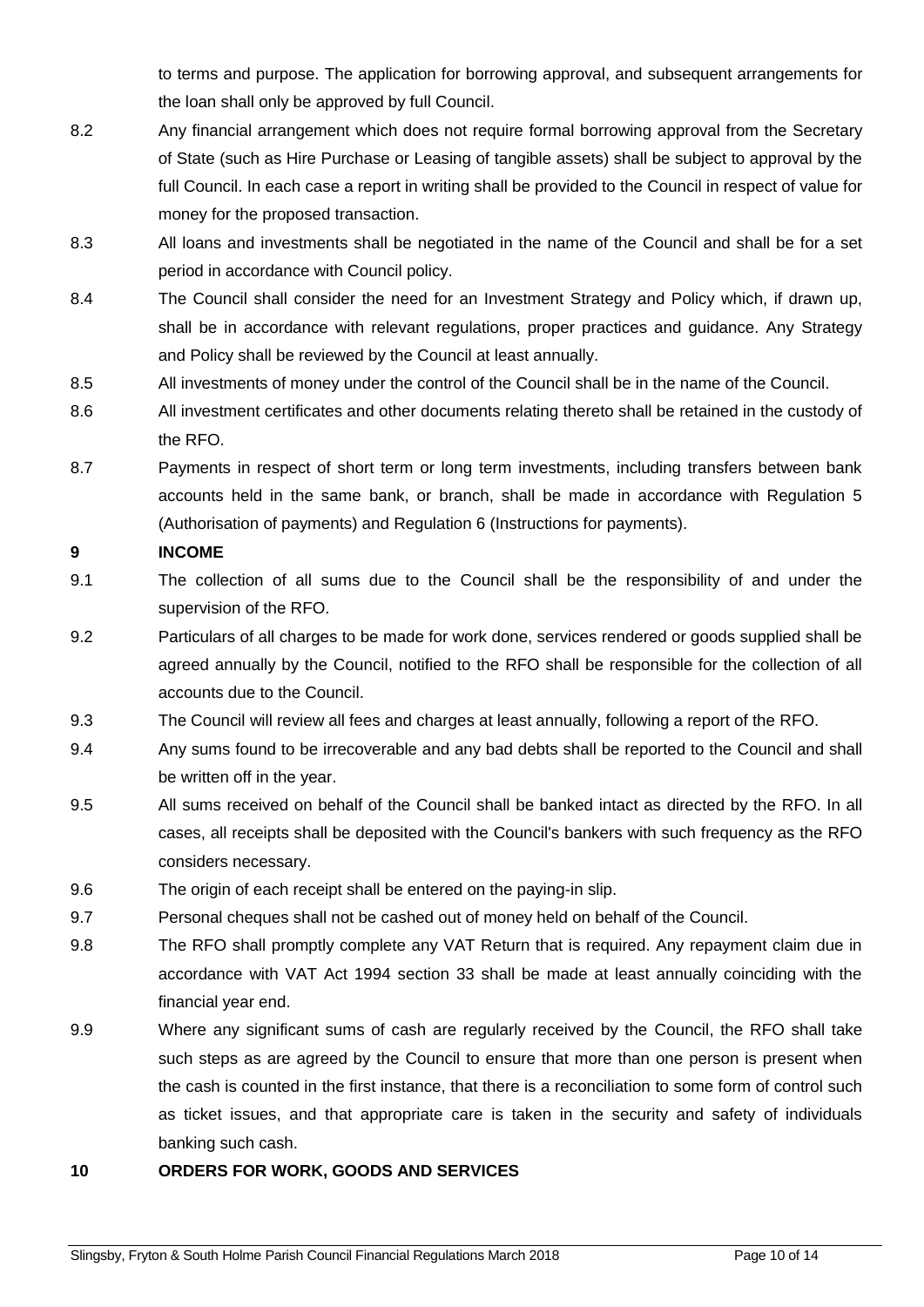- 10.1 An official order or letter shall be issued for all work, goods and services unless a formal contract is to be prepared or an official order would be inappropriate. Copies of orders shall be retained.
- 10.2 Order books shall be controlled by the RFO.
- 10.3 All members and officers are responsible for obtaining value for money at all times. An officer issuing an official order shall ensure as far as reasonable and practicable that the best available terms are obtained in respect of each transaction, usually by obtaining three or more quotations or estimates from appropriate suppliers, subject to any *de minimis* provisions in Regulation 11.1 below.
- 10.4 A member may not issue an official order or make any contract on behalf of the Council.
- 10.5 The RFO shall verify the lawful nature of any proposed purchase before the issue of any order, and in the case of new or infrequent purchases or payments, the RFO shall ensure that the statutory authority shall be reported to the meeting at which the order is approved so that the minutes can record the power being used.

## **11 CONTRACTS**

- 11.1 Procedures as to contracts are laid down as follows:
- Every contract shall comply with these Financial Regulations, and no exceptions shall be made otherwise than in an emergency provided that this regulation need not apply to contracts which relate to items below:
	- for the supply of gas, electricity, water, sewerage and telephone services;
	- for specialist services such as are provided by solicitors, accountants, surveyors and planning consultants;
	- for work to be executed or goods or materials to be supplied which consist of repairs to or parts for existing machinery or equipment or plant;
	- for work to be executed or goods or materials to be supplied which constitute an extension of an existing contract by the Council;
	- for additional audit work of the external auditor up to an estimated value of £500 (in excess of this sum the RFO shall act after consultation with the Chairman;
	- for goods or materials proposed to be purchased which are proprietary articles and / or are only sold at a fixed price.
- 11.2 Where the Council intends to procure or award a public supply contract, public service contract or public works contract as defined by The Public Contracts Regulations 2015 ("the Regulations") which is valued at £25,000 or more, the Council shall comply with the relevant requirements of the Regulations.
- 11.3 The full requirements of The Regulations, as applicable, shall be followed in respect of the tendering and award of a public supply contract, public service contract or public works contract which exceed thresholds in The Regulations set by the Public Contracts Directive 2014/24/EU (which may change from time to time).
- 11.4 When applications are made to waive Financial Regulations relating to contracts to enable a price to be negotiated without competition the reason shall be embodied in a recommendation to the Council.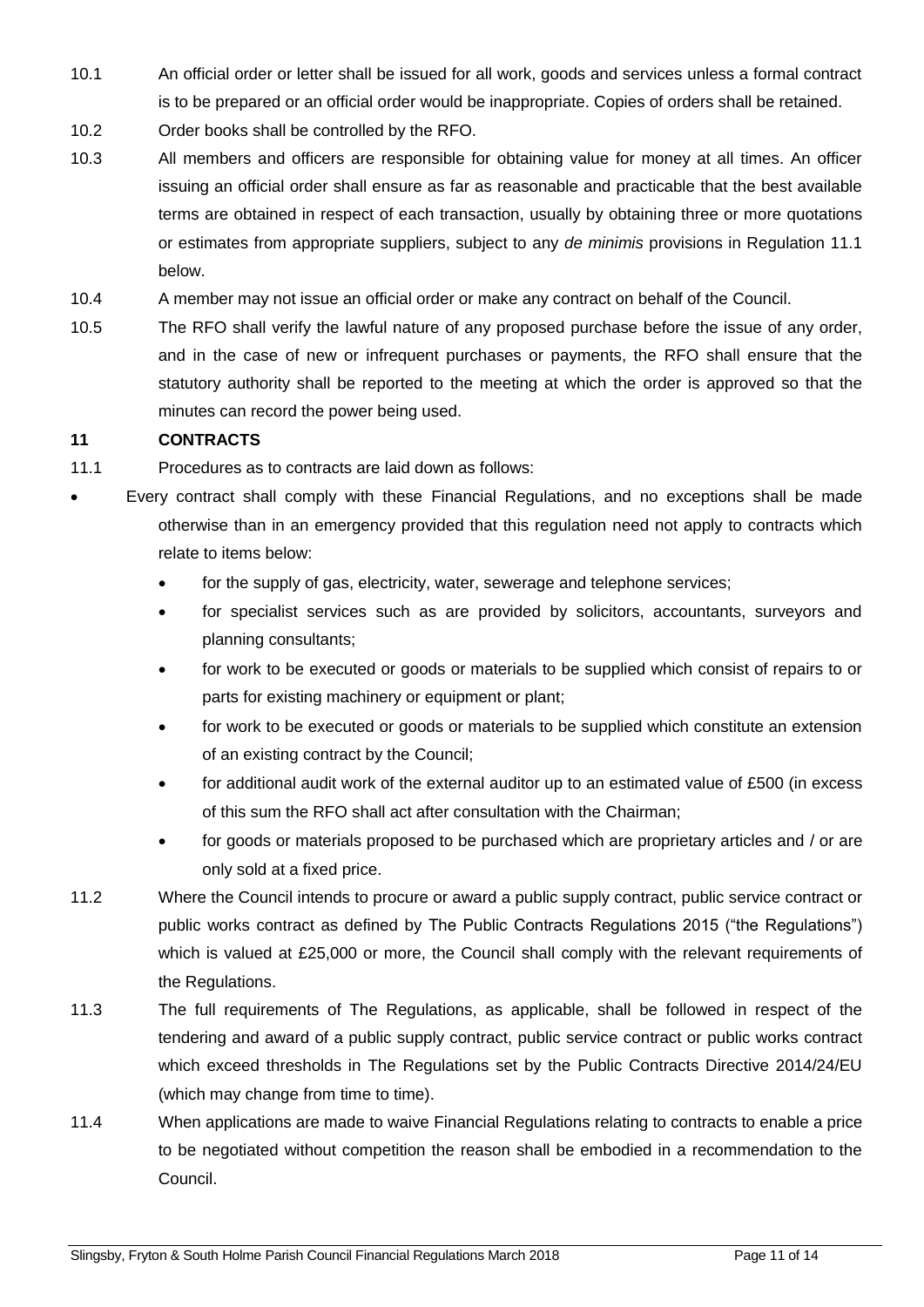- 11.5 Such invitation to tender shall state the general nature of the intended contract and the RFO shall obtain the necessary technical assistance to prepare a specification in appropriate cases. The invitation shall in addition state that tenders must be addressed to the RFO in the ordinary course of post. Each tendering firm shall be supplied with a specifically marked envelope in which the tender is to be sealed and remain sealed until the prescribed date for opening tenders for that contract.
- 11.6 All sealed tenders shall be opened at the same time on the prescribed date by the RFO in the presence of at least one member of Council.
- 11.7 Any invitation to tender issued under this regulation shall be subject to Standing Orders para 18 and shall refer to the terms of the Bribery Act 2010.
- 11.8 The Council shall not be obliged to accept the lowest or any tender, quote or estimate.
- 11.9 Should it occur that the Council, or duly delegated committee, does not accept any tender, quote or estimate, the work is not allocated or requires further pricing, provided that the specification does not change, no person shall be permitted to submit a later tender, estimate or quote who was present when the original decision-making process was being undertaken.

# **12 PAYMENTS UNDER CONTRACTS FOR BUILDING OR OTHER CONSTRUCTION WORKS** (**PUBLIC WORKS CONTRACTS)**

- 12.1 Payments on account of the contract sum shall be made within the time specified in the contract by the RFO upon authorised certificates of the architect or other consultants engaged to supervise the contract (subject to any percentage withholding as may be agreed in the particular contract).
- 12.2 Where contracts provide for payment by instalments the RFO shall maintain a record of all such payments. In any case where it is estimated that the total cost of work carried out under a contract, excluding agreed variations, will exceed the contract sum by 5% or more a report shall be submitted to the Council.
- 12.3 Any variation to a contract or addition to or omission from a contract must be approved by the Council and RFO to the contractor in writing, the Council being informed where the final cost is likely to exceed the financial provision.

# **13 STORES AND EQUIPMENT**

- 13.1 The officer in charge of each section shall be responsible for the care and custody of stores and equipment in that section.
- 13.2 Delivery notes shall be obtained in respect of all goods received into store or otherwise delivered and goods must be checked as to order and quality at the time delivery is made.
- 13.3 Stocks shall be kept at the minimum levels consistent with operational requirements.
- 13.4 The RFO shall be responsible for periodic checks of stocks and stores at least annually.

## **14 ASSETS, PROPERTIES AND ESTATES**

14.1 The RFO shall make appropriate arrangements for the custody of all title deeds and Land Registry Certificates of properties held by the Council. The RFO shall ensure a record is maintained of all properties held by the Council, recording the location, extent, plan, reference, purchase details, nature of the interest, tenancies granted, rents payable and purpose for which held in accordance with Accounts and Audit Regulations.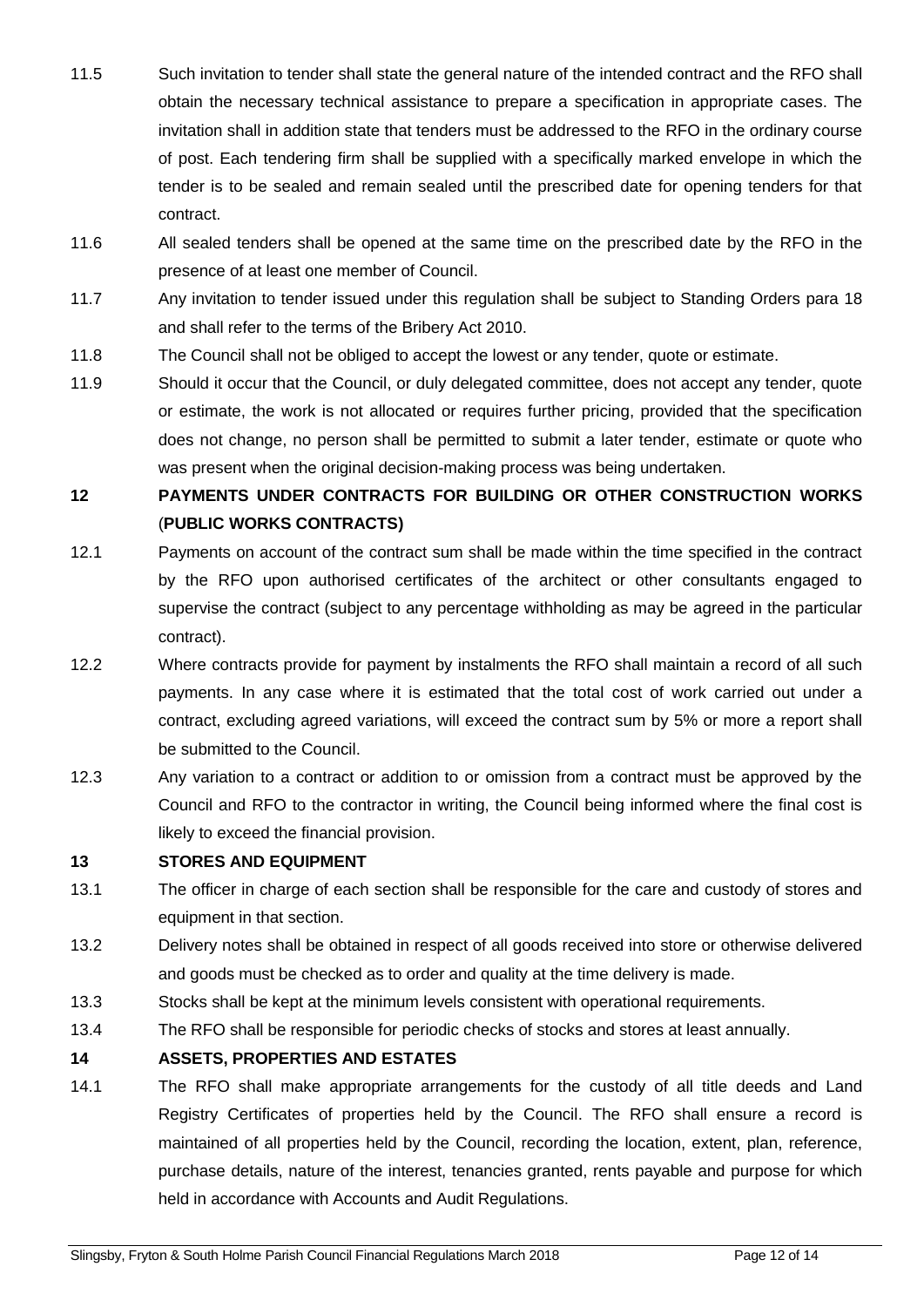- 14.2 No tangible moveable property shall be purchased or otherwise acquired, sold, leased or otherwise disposed of, without the authority of the Council, together with any other consents required by law, save where the estimated value of any one item of tangible movable property does not exceed £500.
- 14.3 No real property (interests in land) shall be sold, leased or otherwise disposed of without the authority of the Council, together with any other consents required by law. In each case a report in writing shall be provided to the Council in respect of valuation and surveyed condition of the property (including matters such as planning permissions and covenants) together with a proper business case (including an adequate level of consultation with the electorate).
- 14.4 No real property (interests in land) shall be purchased or acquired without the authority of the full Council. In each case a report in writing shall be provided to the Council in respect of valuation and surveyed condition of the property (including matters such as planning permissions and covenants) together with a proper business case (including an adequate level of consultation with the electorate).
- 14.5 Subject only to the limit set in Regulation 14.2 above, no tangible moveable property shall be purchased or acquired without the authority of the full Council. In each case a report in writing shall be provided to the Council with a full business case.
- 14.6 The RFO shall ensure that an appropriate and accurate Register of Assets and Investments is kept up to date. The continued existence of tangible assets shown in the Register shall be verified at least annually, possibly in conjunction with a health and safety inspection of assets.

#### **15 INSURANCE**

- 15.1 Following the annual risk assessment (per Regulation 16), the RFO shall effect all insurances and negotiate all claims on the Council's insurers. The RFO shall keep a record of all new risks, properties or vehicles which require to be insured and of any alterations affecting existing insurances.
- 15.2 The RFO shall keep a record of all insurances effected by the Council and the property and risks covered thereby and annually review it.
- 15.3 The RFO shall be notified of any loss liability or damage or of any event likely to lead to a claim, and shall report these to the Council at the next meeting.
- 15.4 All appropriate members and employees of the Council shall be included in a suitable form of security or fidelity guarantee insurance which shall cover the maximum risk exposure as determined annually by the Council.

#### **16 RISK MANAGEMENT**

- 16.1 The Council is responsible for putting in place arrangements for the management of risk. The RFO shall prepare, for approval by the Council, risk management policy statements in respect of all activities of the Council. Risk policy statements and consequential risk management arrangements shall be reviewed by the Council at least annually.
- 16.2 When considering any new activity, the RFO shall prepare a draft risk assessment including risk management proposals for consideration and adoption by the Council.
- **17 SUSPENSION AND REVISION OF FINANCIAL REGULATIONS**